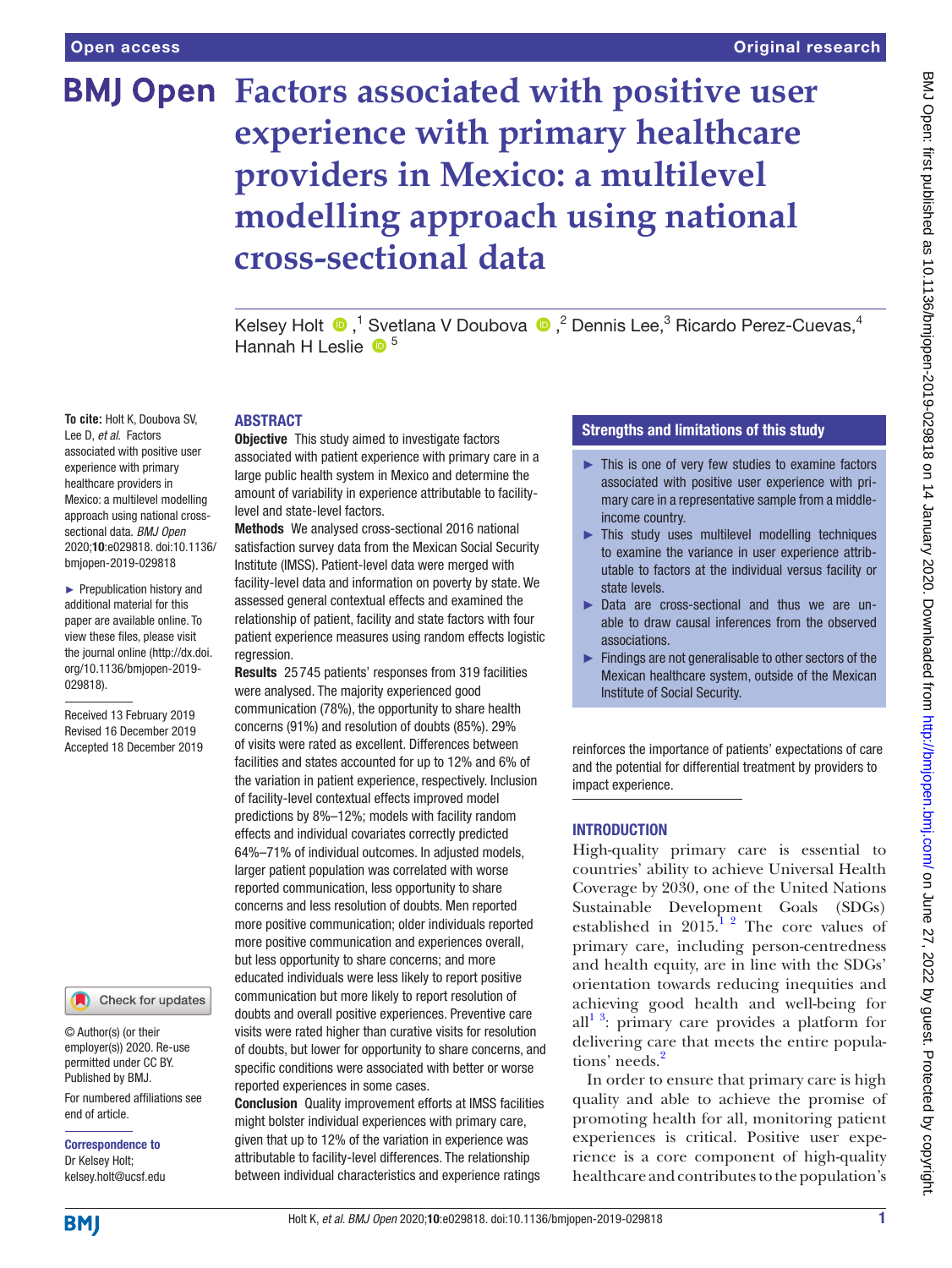confidence in the health system and achieving better health outcomes.<sup>4</sup> For instance, positive user experiences with primary care have been found to be associated with public perception of high healthcare quality,<sup>5</sup> self-rated health<sup>6</sup> and high patient satisfaction.<sup>[7](#page-9-5)</sup> Reviews of patient experiences in both primary and secondary care have found associations with clinical effectiveness and patient safety $^8$  $^8$  and patient satisfaction. $^9$  $^9$ 

User experiences are the products of different patient and health services-related factors. Research examining the impact of health services-related factors on patient experience of care must account for the hierarchical nature of data: patients nested within providers, nested within institutions, nested within geographies. $10$  Some studies, primarily from high-income countries, have examined the association between factors at different levels and patient experiences. At the individual level, age, education and health status are the most common characteristics associated with patient experiences, with older and healthier individuals, and those with less education, tending to report more positive experiences. $^{11}$  Further, expectations for care play a clear role in overall satisfaction with care such that low expectations are associated with higher satisfaction.<sup>[9](#page-9-7)</sup> Patient experience measures are increasingly recognised as valuable for quality improvement purposes as they are known to discriminate more effectively between practices than patient satisfaction measures.[4 12](#page-9-2) However, low expectations likely still influence to some degree the ways in which individuals report experiencing care.

At the health services level, variables such as presence of specific types of providers (eg, nurses, in addition to physicians), health facility structure (eg, fewer number of patients per provider, fewer numbers of physicians per practice, comprehensiveness of services provided by physicians) and functioning (eg, long weekly working hours, non-training vs training facilities, payment structure and operational agreements with other health systems) have been found to be associated with positive user experience with primary care.<sup>13-16</sup>

Much of this research is based in high-income settings. Similar research in lower-resource settings would provide crucial information to guide decision-makers in how to allocate resources to address deficiencies in system responsiveness to patients, and to the public to empower them to demand more patient-centred care. Further, in order to understand the degree to which experience measures are reliable indicators of the performance of healthcare systems (rather than a more limited indicator of variability in provider–patient relationships by individual-level sociodemographic factors), it is critical to conduct analyses on the variability of patient experience attributable to health services-related factors.

Consistent with global initiatives, Mexico has a strong national commitment to both primary care and quality improvement to ensure the promises of universal access are achieved.[17 18](#page-9-11) Since 2009, user satisfactionand experience surveys are regular practice for public health

providers in Mexico. The Mexican Institute of Social Security (IMSS) is the largest provider, covering more than 63million formal labour market employees and their families.<sup>19</sup> IMSS conducts annual National Satisfaction Surveys; yet, their results have not been analysed comprehensively.

In this paper, we take advantage of this robust data collection effort by IMSS to investigate the degree to which variability in patient experience is due to clustering at facility and state levels (general contextual effects) and the patient, facility and geographic factors influencing experience with healthcare in the IMSS primary care system (ie, individual level and specific contextual effects).

## **METHODS**

## Data sources

Our primary dataset comes from the November 2016 IMSS National Satisfaction Survey (ENSAT). IMSS regularly conducts these cross-sectional surveys with its beneficiaries over 18 years old at primary, secondary and tertiary care services. This analysis focuses on patients at the primary care level. The survey's sampling design consists of a twostage stratified probabilistic sampling where the probability of selecting a health facility is defined by region and facility size. The number of patients to be interviewed in each facility is estimated according to the average number of daily consultations with physicians and the proportion of patients satisfied in the previous survey. Patient recruitment is done through systematic sampling, with a random starting point and a fixed interval based on the estimated sample size and the average number of daily consultations in the clinic. A private firm (Berumen and Associates) conducted the survey. Trained interviewers carried out direct, structured interviews with IMSS health services users. The interviewers used a satisfaction questionnaire that the Centre for Evaluation Research and Surveys of the National Institute of Public Health had previously validated. The response rate in the survey was 87%.

To perform the analysis, we merged the 2016 ENSAT database with a facility-level database of a 2016 physical inventory of healthcare facilities and a 2016 record of patients affiliated with IMSS in each facility. Finally, a 2014 database of the National Council for the Evaluation of Social Development Policy (Spanish acronym CONEVAL) on the percentage of the population in each state living in poverty was merged into patient-level data.<sup>20</sup> Poverty is calculated by CONEVAL as a multidimensional measure based on criteria related to housing, household services, education, healthcare, social security, food and per capita income.

## Patient experience outcomes

We examined four binary dependent variables. The first is a composite measure of verbal and non-verbal communication, designated as positive if the patient answered favourably to three binary questions (translated from Spanish): "Did the staff who attended to you make eye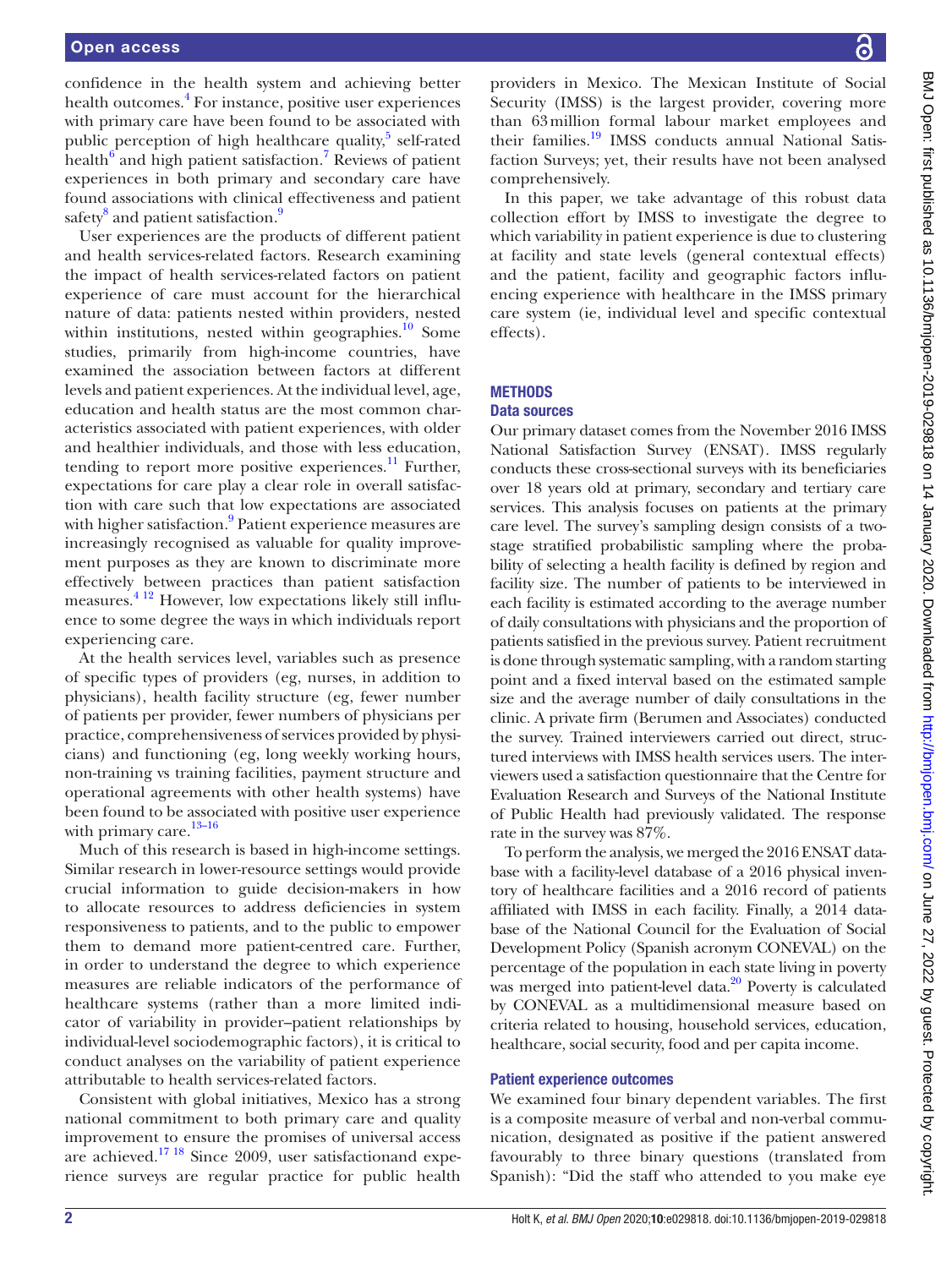

<span id="page-2-0"></span>contact while greeting you?"; "Did the staff who attended to you listen to you with attention and without interruptions?"; and "Did the staff who attended to you respond clearly to your questions?" We also examined the questions: "Did you have the opportunity to tell the doctor or nurse what was bothering you about your health?" (referred to hereafter as 'opportunity to share health concerns'); "Did you end up with doubts about the treatments necessary for your condition?" (reverse coded and referred to hereafter as 'resolution of doubts'); and "How was the treatment you received in this facility during today's visit?", scored on a scale of 1–5, with 1 being 'excellent,' and 5 being 'terrible,' collapsed to excellent versus all other responses and referred to hereafter as the global measure.

# Explanatory variables

In identifying independent variables to include in our models, we conceptualised patient experiences with IMSS healthcare delivery as being potentially influenced by factors at multiple levels [\(figure](#page-2-0) 1). Available individuallevel variables in the IMSS dataset included age (categorised into quartiles); sex (binary); and education level (high school or higher, less than high school, and less than primary school). We hypothesised that patients' age, sex and educational status will explain some variance in reported experience due to differential treatment by providers and different expectations for care based on these factors. We also hypothesised experiences would vary by the primary reason for the visit, independent of patient characteristics, given that the nature of what is covered in a visit likely influences how providers approach patients (eg, primary care doctors are less comfortable discussing stigmatised issues such as sexual health and therefore exhibit poorer communication

skills) and how well the visit can meet the patient's needs (eg, if their issue has numerous treatment options, they may have a better experience than for those issues where treatments are limited). We therefore included the variables of self-reported reason for visit, collapsed from 149 categories into 10 categories based on International Classification of Diseases, Tenth Revision (ICD-10) codes, and type of consultation (curative visit, preventive care visit at the PREVENIMSS module at each clinic, $^{21}$  or dental visit). PREVENIMSS is a Spanish acronym for 'Integrated Preventive Care Programme,' an initiative that provides targeted preventive care services to individuals based on their age and gender.

At the facility level, we hypothesised that size of facility could impact processes of care and included two variables that served as proxies for size: total number of rooms for all types of services and the number of people affiliated with a primary care clinic. We also included variables related to the presence or absence of programmes that are designed to improve quality of care: presence of a special diabetes programme comprising multidisciplinary teams of health-professionals (DIABETIMSS); presence of nurses' rooms attached to family doctors' consultation rooms; and availability of a nutritionist. Finally, we hypothesised that experience would vary by the percentage of population in a state that is living in poverty, given that this is likely reflective of the infrastructure in the state including healthcare infrastructure. We thus included poverty rate in the facility's state as an independent variable. Continuous variables (consultation rooms, number of affiliates, poverty rate) were rescaled to fall on a scale of minimum 0 to maximum 1 to facilitate comparison across explanatory variables.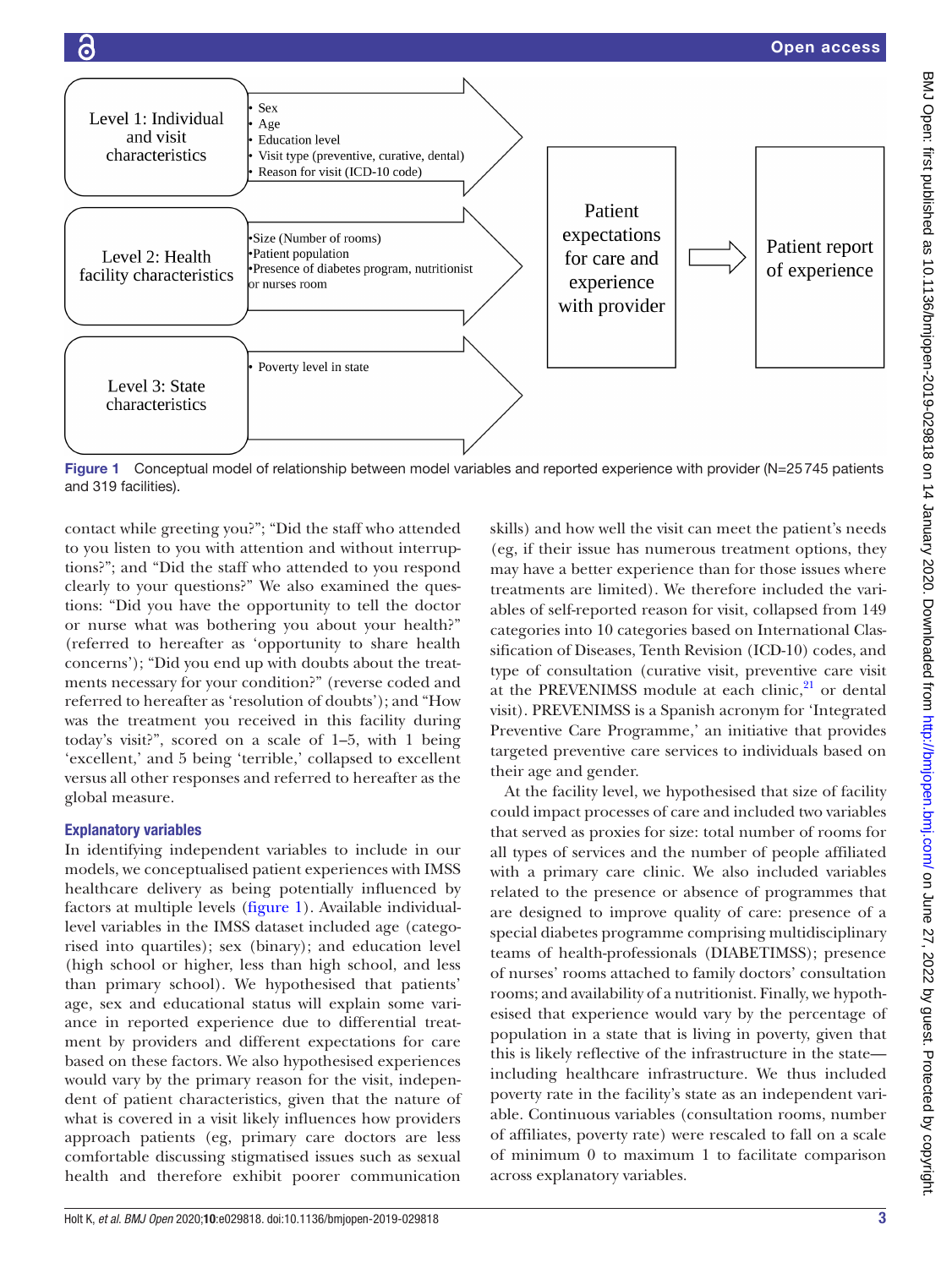

<span id="page-3-0"></span>Figure 2 Sample flow chart. \*Average patients per facility=81 (min=28; max=139); average facilities per state=10 (min 5, max 23). IMSS, Mexican Institute of Social Security.

## Analysis

We performed a series of analyses to address questions about the extent of clustering in each outcome (general contextual effects) and the associations of state and facility factors with each outcome (specific contextual effects)[.22](#page-9-15) We first constructed a conventional logistic regression model for each dependent variable, including all patient-level explanatory variables of interest (Model 1). We next added a random intercept for health facility (Model 2) and subsequently the facility-level factors that could explain the measured outcomes (Model 3). In the last set of models, we added a state-level random effect (Model 4) and then state-level poverty (Model 5).

For each model, we calculated the area under the receiver operating characteristic curve (AUC). The AUC is a measure of discriminatory accuracy, that is, how well a given model predicts individual outcomes. Comparing the AUC across models as contextual effects are added supports assessment of how the addition of each random effect improves the model's predictive capability. For random intercept models, we calculated the intraclass correlation (ICC) to determine the amount of the total variance in the outcome due to differences at the facility level (Model 2) and the facility and state levels (Model 4).

For specific contextual effects, we calculated the proportional change in variance (PCV) values between steps to allow for examination of the proportion of the contextual variance that is explained by the facility-level and then state-level covariates included in the model. To

interpret the association of facility-level and state-level factors with the outcomes, we calculated population average ORs. Random intercept models allow for inference on the within-cluster difference associated with each covariate. Population average ORs allow for comparing subjects from different clusters (ie, states) that have identical observed values for other covariates. We also examined interval ORs (IORs) at facility and state levels to compare the magnitude of each higher-level covariate to the random effect. For instance, a facility IOR provides the range of ORs comparing individuals with a one unit difference on the facility or state covariate from the 10th percentile to the 90th percentile of the random effect. $^{23\,24}$ 

The IMSS dataset included weights to account for non-response. To account for missing data, we weighted complete cases based on inverse probability weights.<sup>[25](#page-9-17)</sup> Weights were calculated as the inverse of the probability of being a complete case predicted from regressing a binary indicator of completeness on patient-level covariates with no missing values (all except reason for visit and education level). The characteristics of the incomplete cases and the distribution of the inverse probability weights are shown in [online supplementary table 1](https://dx.doi.org/10.1136/bmjopen-2019-029818) and [online supplementary figure 1](https://dx.doi.org/10.1136/bmjopen-2019-029818); all measured individual covariates and the distribution of the weights were highly similar between complete and incomplete cases. Statelevel weights were set to 1; patient weights were rescaled around the mean weight at each facility.<sup>[26](#page-9-18)</sup>

See [online supplementary figure 2](https://dx.doi.org/10.1136/bmjopen-2019-029818) for all formulas. Stata V.14 was used for all analyses.

## Patient and public involvement

Patients nor the public were involved in the design, conduct or analysis of this study.

# **RESULTS**

A total of 27338 patients were surveyed from 319 primary care facilities in 32 states; 25745 of these provided complete data (94.2%, [figure](#page-3-0) 2). The median age of respondents was 49 years, 71% were female and 70% had less than a high school education ([table](#page-4-0) 1). A small minority of the visits represented preventive  $(8\%)$  or dental  $(2\%)$  care, versus curative (90%). The most common reasons for the visit were diseases of the circulatory system (20%) or endocrine, nutritional and metabolic diseases (19%). At the facility level, the average number of rooms in clinics was 20 (range=1–57), and the median number of enrolled patients was 83691 (range=2356–468618). A minority had nurses rooms attached (6%), the DIABETIMSS programme (19%) or nutritionists (39%). Participants lived in states where 41% of the population, on average, lived in poverty.

The majority of patients reported the staff greeted them by looking them in their eyes (82%), responded clearly to their questions (92%) and listened to them with attention and without interruptions  $(91\%)$  ([figure](#page-5-0) 3). Seventyeight per cent reported experiencing all three of these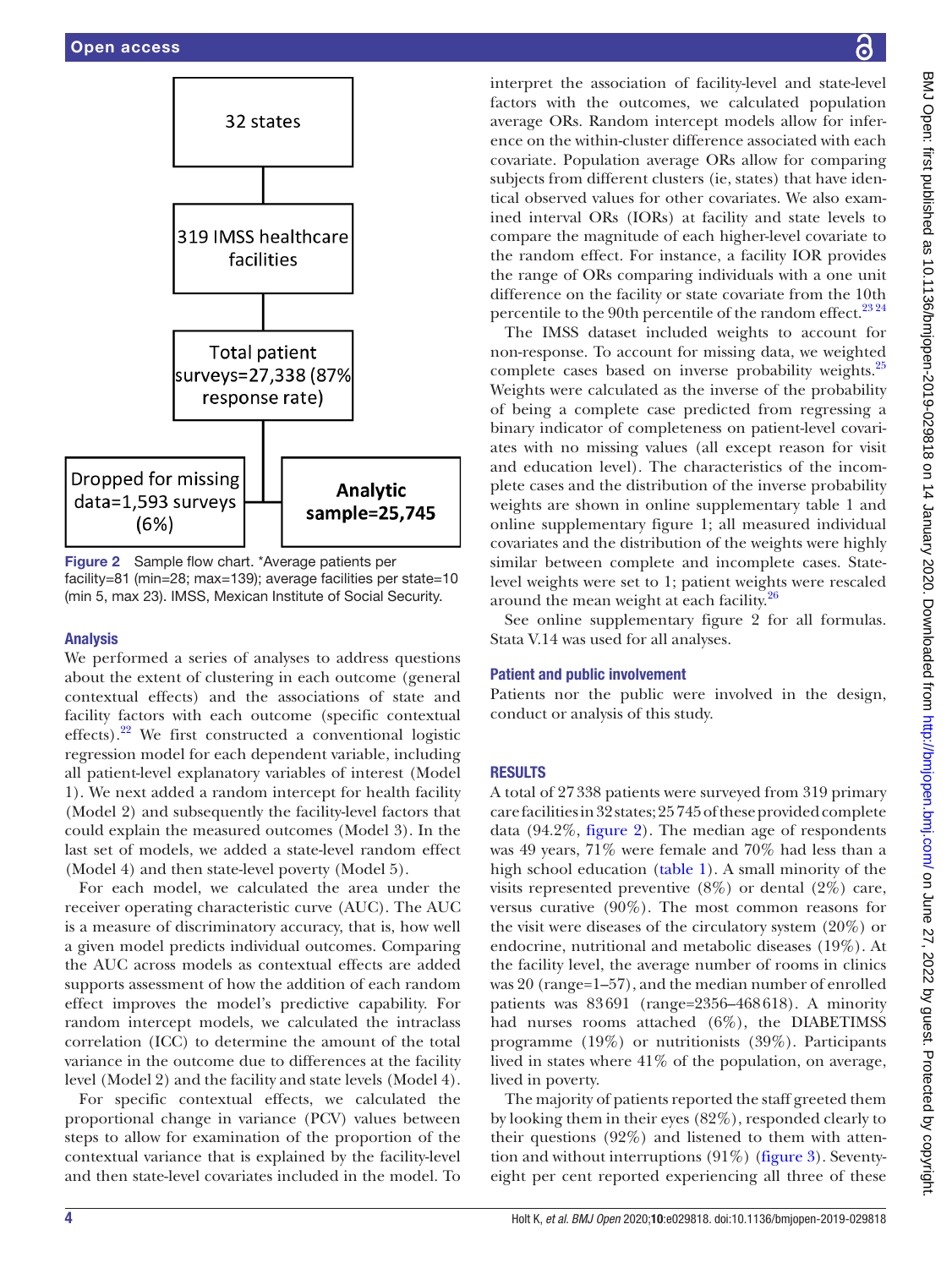<span id="page-4-0"></span>

| Table 1 Patient, facility and state characteristics                                              |                   |                |  |  |
|--------------------------------------------------------------------------------------------------|-------------------|----------------|--|--|
| n (%)                                                                                            |                   |                |  |  |
| Patient characteristics (N=25745)                                                                |                   |                |  |  |
| Sex                                                                                              |                   |                |  |  |
| Male                                                                                             | 7533 (29.3)       |                |  |  |
| Female                                                                                           | 18212 (70.7)      |                |  |  |
| Age                                                                                              |                   |                |  |  |
| Median, range (IQR)                                                                              | 49, 18–99 (34–63) |                |  |  |
| Level of education                                                                               |                   |                |  |  |
| Less than primary<br>school                                                                      | 4006 (15.6)       |                |  |  |
| Less than high school                                                                            | 13914 (54.0)      |                |  |  |
| High school or more                                                                              | 7825 (30.4)       |                |  |  |
| Visit type                                                                                       |                   |                |  |  |
| Curative                                                                                         | 23144 (89.9)      |                |  |  |
| Preventive                                                                                       | 2024 (7.9)        |                |  |  |
| Dental                                                                                           | 577 (2.2)         |                |  |  |
| Reason for visit (ICD-<br>10 code)                                                               |                   |                |  |  |
| Diseases of the<br>circulatory system                                                            | 5132 (19.9)       |                |  |  |
| Endocrine, nutritional<br>and metabolic<br>diseases                                              | 4898 (19.0)       |                |  |  |
| Other                                                                                            | 3085 (12.0)       |                |  |  |
| Diseases of the<br>respiratory system                                                            | 2386 (9.3)        |                |  |  |
| Factors influencing<br>health status and<br>contact with health<br>services                      | 1805 (7.0)        |                |  |  |
| Pregnancy, childbirth<br>and the puerperium                                                      | 1781 (6.9)        |                |  |  |
| Diseases of the<br>musculoskeletal<br>system and connective<br>tissue                            | 1710 (6.6)        |                |  |  |
| Diseases of the<br>digestive system                                                              | 1691 (6.6)        |                |  |  |
| Symptoms, signs and<br>abnormal clinical and<br>laboratory findings, not<br>elsewhere classified | 1664 (6.5)        |                |  |  |
| Injury, poisoning<br>and certain other<br>consequences of<br>external causes                     | 1593 (6.2)        |                |  |  |
| Facility characteristics (N=319)                                                                 |                   |                |  |  |
| No. of consultation<br>rooms                                                                     |                   |                |  |  |
| Mean (range), SD                                                                                 | 20.4 (1-57), 13.0 |                |  |  |
| Diabetes programme                                                                               |                   |                |  |  |
| No diabetes<br>programme                                                                         | 258 (80.9)        |                |  |  |
| Has diabetes<br>programme                                                                        | 61(19.1)          |                |  |  |
|                                                                                                  |                   | $\sim$ ntinuod |  |  |

| <b>Table 1</b> Continued     |                              |  |  |  |
|------------------------------|------------------------------|--|--|--|
| $n$ (%)                      |                              |  |  |  |
| Nutritionist                 |                              |  |  |  |
| No nutritionist              | 194 (60.8)                   |  |  |  |
| At least one nutritionist    | 125 (39.2)                   |  |  |  |
| Nurses room                  |                              |  |  |  |
| No nurse room                | 300 (94.0)                   |  |  |  |
| At least one nurse<br>room   | 19(6.0)                      |  |  |  |
| Patient population size      |                              |  |  |  |
| Median (range), SD           | 83691 (2356-468618), 86231.0 |  |  |  |
| State characteristics (N=32) |                              |  |  |  |
| Percent poverty in state     |                              |  |  |  |
| Mean (range), SD             | 41.1 (20.4–76.2), 12.9       |  |  |  |
|                              |                              |  |  |  |

indicators of good verbal or non-verbal communication. Ninety-one per cent reported having the opportunity to share health concerns; 85% reported ending up with no doubts about their treatment. In 29% of visits, respondents reported excellent care overall [\(figure](#page-5-1) 4).

Examination of ICC and AUC values allowed us to consider general contextual effects of clustering at the facility and state levels. In terms of the ICC, the amount of individual variation in propensity to report positive experiences that was due to systematic differences between facilities rather than systematic differences between patients ranged from 6% for both verbal/nonverbal communication and opportunity to share health concerns to 12% for the global measure. Variation due to differences between states was 6% for the global measure and 3% for the other measures ([table](#page-6-0) 2). The increase in AUC values between the single-level model with covariates and the model adding the facility random effect demonstrates that accounting for systematic differences between facilities increased predictive validity of the model by 8% to 12% [\(table](#page-6-0) 2); conversely, the addition of the random effect for state did not result in an increase in AUC values, suggesting that accounting for systematic differences between states did not improve the models' ability to correctly predict individual outcomes. Roughly two-thirds of individual outcomes were correctly predicted by the final models across the four outcomes.

Based on the PCV values ([table](#page-7-0) 3), measured covariates at the facility level explained between 2% (global rating of visit) and 18% (opportunity to share health concerns) of the change in contextual variance. State poverty level explained a maximum of 3% of the change in variance. In the final multivariable models (Model 5 with state and facility covariates and random effects included), individuals within the same facility had higher odds of reporting positive communication if they were male (AOR 1.18, 95%CI 1.11 to 1.26), 49–62 or 63–99 years compared with 18–33 years of age (AOR 1.16 and 1.30, 95%CI 1.01 to 1.32 and 1.12 to 1.50, respectively), attended a visit related to pregnancy, childbirth or the postpartum period (AOR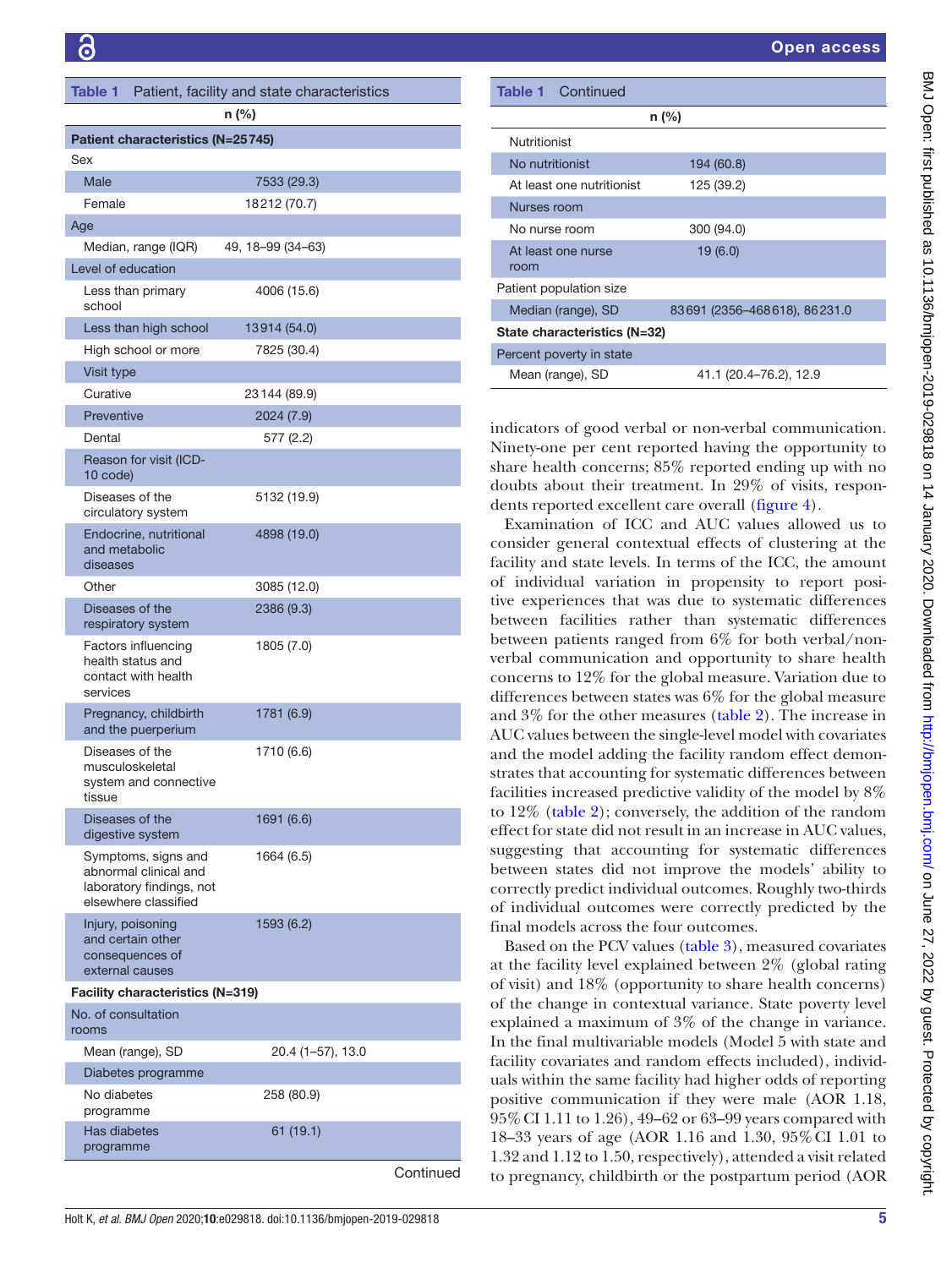

<span id="page-5-0"></span>\*Verbal/non-verbal communication is a composite variable comprised of those who reported positively to all three of the listed variables. Figure 3 Patient report of experience with communicating with healthcare providers (N=25745).

1.30, 95%CI 1.02 to 1.67), or were seeking dental services (AOR 1.37, 95%CI 1.05 to 1.79) after adjusting for other individual, facility and state characteristics ([table](#page-7-0) 3; see output from Models 1–4 in [online supplementary table](https://dx.doi.org/10.1136/bmjopen-2019-029818) [2\)](https://dx.doi.org/10.1136/bmjopen-2019-029818). More educated patients (with high school education or higher compared with less than primary school) within the same facility had lower odds of reporting high-quality communication, controlling for other covariates (AOR 0.84, 95% CI 0.76 to 0.94).

The pattern for other outcomes was slightly different. Individuals within the same facility had lower odds of reporting they were given the opportunity to share health concerns if they were 34–48, 49–62 and 63–99



<span id="page-5-1"></span>Figure 4 Patient global rating of treatment received (N=25 745).

years compared with 18–33 years (AOR 0.83 and 0.83 and 0.82, 95%CI 0.72 to 0.95 and 0.72 to 0.97 and 0.70 to 0.96, respectively); being seen for visits categorised in ICD-10 codes as injury, poisoning and other consequences of external causes (AOR 0.62, 95%CI 0.50 to 0.77) or 'factors influencing health status or contact with health services' (0.38, 95% CI 0.30 to 0.49); or if they were being seen in a preventive care versus curative visit (AOR 0.27, 95%CI 0.24 to 0.30). Individuals within the same facility had lower odds of reporting resolution of doubts if they were being seen for symptoms, signs and abnormal clinical and laboratory findings, not elsewhere classified (AOR 0.58, 95%CI 0.48 to 0.72), being seen for injury, poisoning and other consequences of external causes (AOR 0.70, 95%CI 0.52 to 0.95), being seen for diseases of the musculoskeletal system and connective tissue (AOR 0.74, 95%CI 0.57 to 0.97), or being seen for other reason (AOR 0.69, 95%CI 0.57 to 0.83). Individuals within the same facility had higher odds of resolution of doubts if they had high school education or higher compared with less than primary school (AOR 1.18, 95%CI 1.05, 1.34) or were being seen for a preventive versus curative visit (AOR 1.26, 95%CI 1.05 to 1.50), controlling for other covariates. Finally, individuals within the same facility had higher odds of reporting overall excellent care if they were 49–62 and 63–99 years compared with 18–33 years (AOR 1.23 and 1.22, 95%CI 1.10 to 1.38 and 1.07 to 1.39, respectively) or if they had a primary school or high school education compared with less than primary school (AOR 1.13 and 1.35, 95%CI 1.01 to 1.26 and 1.16 to 1.57, respectively).

Across all facilities, larger patient population size affiliated with clinic was associated with lower odds of positive communication, opportunity to share concerns and resolution of doubts in the adjusted models (AORs comparing the smallest population size to the largest 0.32 and 0.43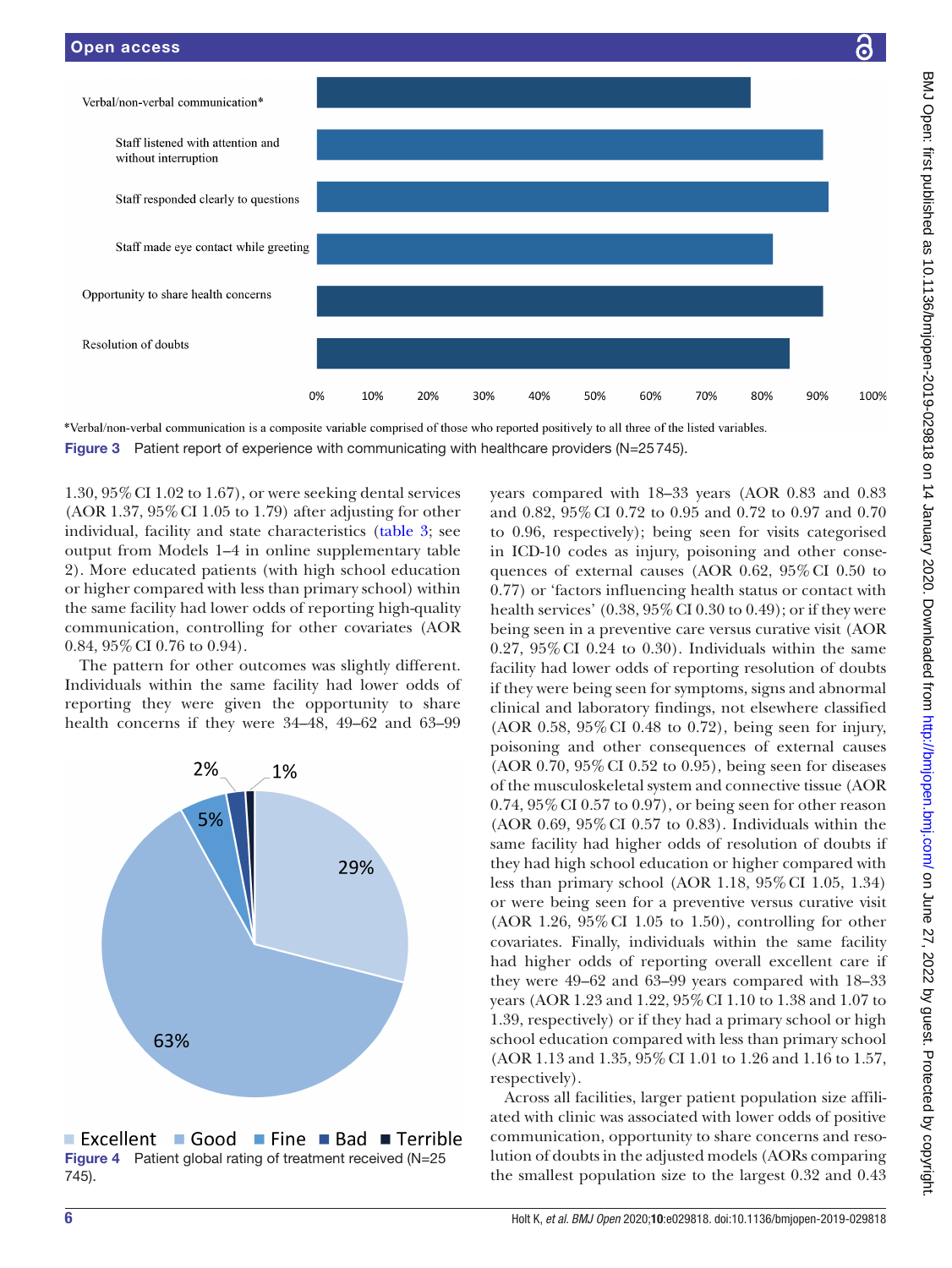<span id="page-6-0"></span>

| Table 2<br>General contextual effects       |                                                     |                                                |                                        |                         |
|---------------------------------------------|-----------------------------------------------------|------------------------------------------------|----------------------------------------|-------------------------|
|                                             | <b>Positive verbal/non-</b><br>verbal communication | <b>Opportunity to share</b><br>health concerns | Resolution of doubts experience rating | <b>Excellent global</b> |
| Intraclass correlation (ICC)                |                                                     |                                                |                                        |                         |
| Addition of facility RE                     |                                                     |                                                |                                        |                         |
| <b>Facility level coefficient</b>           | 0.06                                                | 0.05                                           | 0.08                                   | 0.10                    |
| Addition of facility and state<br><b>RE</b> |                                                     |                                                |                                        |                         |
| <b>Facility level coefficient</b>           | 0.06                                                | 0.06                                           | 0.08                                   | 0.12                    |
| State level coefficient                     | 0.03                                                | 0.03                                           | 0.03                                   | 0.06                    |
| Area under curve (AUC)                      |                                                     |                                                |                                        |                         |
| Single level with covariates                | $0.56(0.55 - 0.56)$                                 | $0.63(0.61 - 0.64)$                            | $0.56(0.55 - 0.57)$                    | $0.54(0.53 - 0.55)$     |
| Addition of facility RE                     | $0.64(0.63 - 0.65)$                                 | $0.71(0.70 - 0.72)$                            | $0.67(0.66 - 0.68)$                    | $0.66(0.65 - 0.66)$     |
| Addition of facility and state<br>RE        | $0.64(0.63 - 0.65)$                                 | $0.70(0.69 - 0.71)$                            | $0.67(0.66 - 0.67)$                    | $0.65(0.65 - 0.66)$     |
|                                             |                                                     |                                                |                                        |                         |

RE, random effect.

and 0.48; 95%CI 0.13 to 0.74 and 0.21 to 0.90 and 0.25 to 0.93, respectively). The only facility-level IOR that did not include the null was patient population size (for all individual experience measures, but not the global measure), suggesting that this was the only measured facility-level characteristic whose association with patient experience was strong compared with remaining facility-level heterogeneity, conditional on state. For all other facility-level variables and for state poverty, IORs included the null.

## **DISCUSSION**

This novel analysis of patient experiences with primary care in Mexico identified generally positive perspectives on healthcare and found that up to 12% of variation in experience occurs at the facility level and up to 6% occurs at the state level. Models accounting for individual, facility and state characteristics correctly classified outcomes for two in three individuals, suggesting that these methods improve our insight on patient experience while pointing to the remaining unexplained variation. This suggests that quality improvement at the facility or regional level has the potential to improve individual experiences with care, although the degree of variation we uncovered at these higher levels is lower than that identified in other studies. For example, a study in general practice in Canada found that 20% of variance in perception of accessibility was attributable to practice-level characteristics,<sup>15</sup> and a patient survey among primary care patients in California, USA, found that 28%–48% was due to systemrelated factors.<sup>27</sup>

While smaller patient population size was clearly associated with better patient experience, only 2% to 18% of facility-level variation could be explained by measured covariates, suggesting further research is necessary in Mexico to identify levers for improvement. In the QUALICOPC study, conducted in 34—mainly

European—countries, physicians providing a broader range of services and being paid through capitation had patients that reported more positive experiences, and more robust national primary care structure and higher health spending were also factors associated with better experience.<sup>16</sup> In-depth exploration of high-performing facilities in Mexico would help provide insights into these and other characteristics of facilities and the broader health system that may influence patient experience. Individual characteristics shaped experience ratings, reinforcing the importance of patients' expectations of care and the potential for differential treatment by providers to impact experience. Systematic assessment of patient expectations and provider bias may help to inform health system improvements.

The finding that larger patient population affiliated with clinic was correlated with worse reported patient experience on a number of dimensions is consistent with findings from other research $^{14}$  and suggests that particular attention may need to be paid to improving patient experience in settings with high patient volume.

The pattern of relationships between individual-level characteristics and patient experience was variable across outcomes. Men reported more positive communication than women; this may reflect a difference in how providers communicate with men or different expectations for care.<sup>28</sup> Older individuals tended to report more positive experiences overall and specifically with communication, consistent with a review of the impact of individual characteristics on experiences.<sup>11</sup> Older individuals were less likely than those between 18 and 33 years to report opportunity to share their health concerns, again either representing a difference in communication style on the part of providers or different expectations for care by patients by age. In terms of education, more educated individuals were less likely to report positive communication,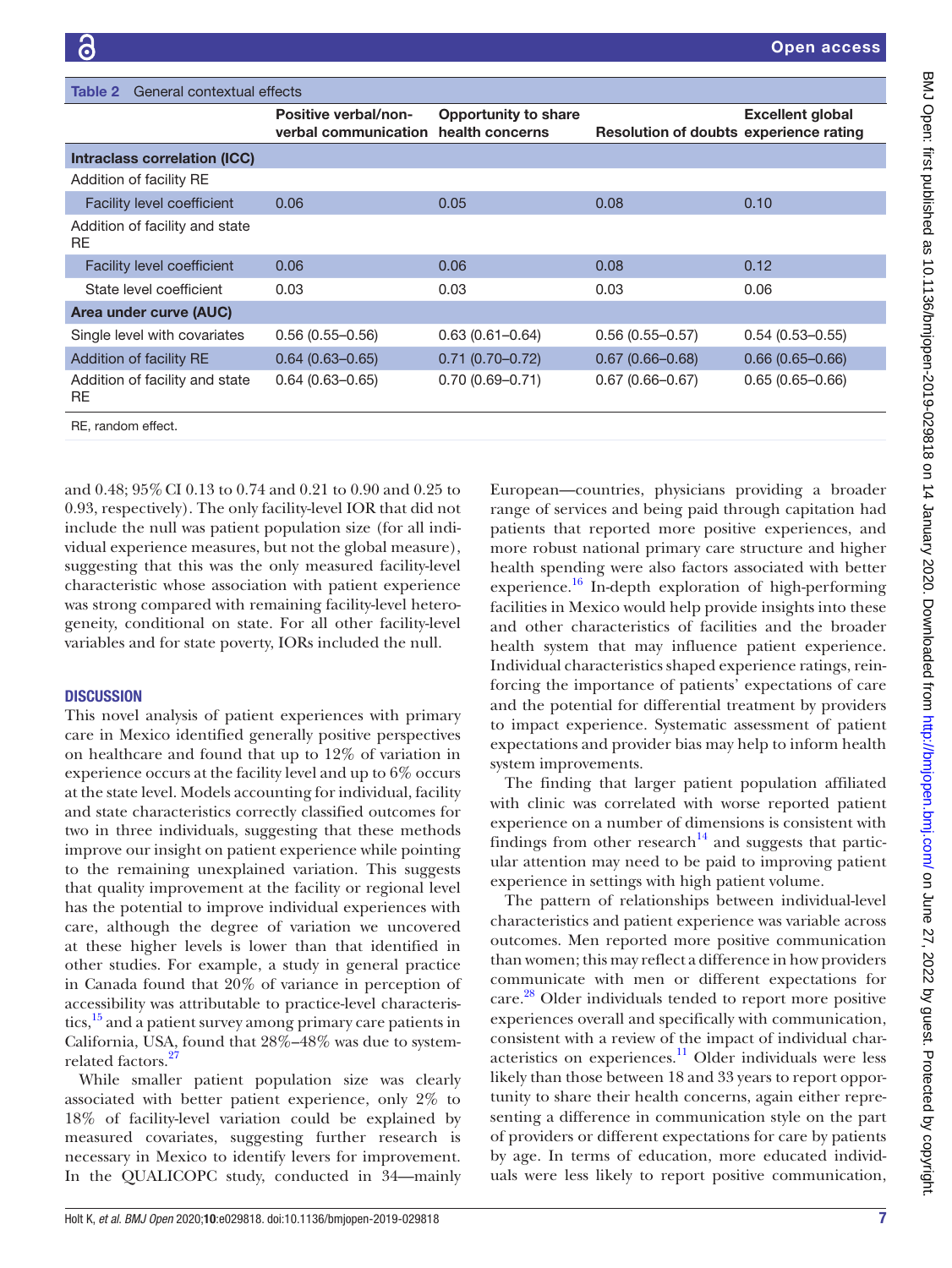BMJ Open: first published as 10.1136/bmjopen-2019-029818 on 14 January 2020. Downloaded from http://bmjopen.bmj.com/ on June 27, 2022 by guest. Protected by copyright. BMJ Open: first published as 10.1136/bmjopen-2019-029818 on 14 January 2020. Downloaded from <http://bmjopen.bmj.com/> on June 27, 2022 by guest. Protected by copyright.

<span id="page-7-0"></span>

| Multilevel logistic regression results: adjusted ORs (AORs) with 95% CI (N=25745 patients, N=319 facilities, N=32<br>Table 3<br>states) |                                                     |                                                |                             |                                              |
|-----------------------------------------------------------------------------------------------------------------------------------------|-----------------------------------------------------|------------------------------------------------|-----------------------------|----------------------------------------------|
|                                                                                                                                         | <b>Positive verbal/non-</b><br>verbal communication | <b>Opportunity to share</b><br>health concerns | <b>Resolution of doubts</b> | <b>Excellent global</b><br>experience rating |
| Individual level variables                                                                                                              | <b>AOR (95% CI)</b>                                 | <b>AOR (95% CI)</b>                            | <b>AOR (95% CI)</b>         | <b>AOR (95% CI)</b>                          |
| Male sex                                                                                                                                | 1.18 (1.11 to 1.26)                                 | 1.06 (0.94 to 1.21)                            | 0.98 (0.87 to 1.12)         | 1.07 (0.98 to 1.17)                          |
| Age                                                                                                                                     |                                                     |                                                |                             |                                              |
| 18-33 years                                                                                                                             | Ref                                                 | Ref                                            | Ref                         | Ref                                          |
| $34-48$ years                                                                                                                           | 1.08 (0.94 to 1.23)                                 | 0.83 (0.72 to 0.95)                            | 0.90 (0.79 to 1.02)         | 1.04 (0.93 to 1.16)                          |
| 49-62 years                                                                                                                             | 1.16 (1.01 to 1.32)                                 | 0.83 (0.72 to 0.97)                            | 0.95 (0.81 to 1.11)         | 1.23 (1.10 to 1.38)                          |
| 63-99 years                                                                                                                             | 1.30 (1.12 to 1.50)                                 | 0.82 (0.70 to 0.96)                            | 0.98 (0.85 to 1.14)         | 1.22 (1.07 to 1.39)                          |
| Level of education                                                                                                                      |                                                     |                                                |                             |                                              |
| Less than primary school                                                                                                                | Ref                                                 | Ref                                            | Ref                         | Ref                                          |
| Less than high school                                                                                                                   | 0.90 (0.80 to 1.02)                                 | 1.01 (0.81 to 1.25)                            | 1.07 (0.96 to 1.19)         | 1.13 (1.01 to 1.26)                          |
| High school or more                                                                                                                     | 0.84 (0.76 to 0.94)                                 | 1.14 (0.92 to 1.41)                            | 1.18 (1.05 to 1.34)         | 1.35 $(1.16 \text{ to } 1.57)$               |
| Visit type                                                                                                                              |                                                     |                                                |                             |                                              |
| Curative                                                                                                                                | Ref                                                 | Ref                                            | Ref                         | Ref                                          |
| Preventive                                                                                                                              | 1.02 (0.85 to 1.22)                                 | 0.27 (0.24 to 0.30)                            | 1.26 (1.05 to 1.50)         | 1.07 (0.88 to 1.30)                          |
| Dental                                                                                                                                  | 1.37 (1.05 to 1.79)                                 | 1.09 (0.73 to 1.64)                            | 1.22 (0.89 to 1.68)         | 1.21 (0.91 to 1.62)                          |
| Reason for visit                                                                                                                        |                                                     |                                                |                             |                                              |
| Diseases of the circulatory<br>system                                                                                                   | Ref                                                 | Ref                                            | Ref                         | Ref                                          |
| Endocrine, nutritional and<br>metabolic diseases                                                                                        | 1.02 (0.88 to 1.18)                                 | 1.01 (0.82 to 1.24)                            | 0.88 (0.73 to 1.06)         | 0.95 (0.83 to 1.09)                          |
| Other                                                                                                                                   | 0.89 (0.75 to 1.04)                                 | .87 (0.72 to 1.05)                             | 0.69 (0.57 to 0.83)         | 0.95 (0.81 to 1.12)                          |
| Diseases of the respiratory<br>system                                                                                                   | 0.94 (0.82 to 1.08)                                 | 1.16 (0.84 to 1.61)                            | .96 (0.76 to 1.23)          | 0.95 (0.82 to 1.09)                          |
| Factors influencing health<br>status and contact with<br>health services                                                                | 1.12 (0.90 to 1.38)                                 | 0.38 (0.30 to 0.49)                            | 1.03 (0.82 to 1.30)         | 1.14 (0.93 to 1.39)                          |
| Pregnancy, childbirth and the 1.30 (1.02 to 1.67)<br>puerperium                                                                         |                                                     | 0.93 (0.73 to 1.20)                            | 0.89 (0.71 to 1.10)         | 1.08 (0.88 to 1.34)                          |
| Diseases of the<br>musculoskeletal system and<br>connective tissue                                                                      | 0.82 (0.66 to 1.02)                                 | 0.82 (0.65 to 1.03)                            | 0.74 (0.57 to 0.97)         | 1.01 (0.89 to 1.20)                          |
| Diseases of the digestive<br>system                                                                                                     | 0.88 (0.73 to 1.06)                                 | 0.86 (0.64 to 1.14)                            | 0.75 (0.55 to 1.03)         | 0.86 (0.72 to 1.03)                          |
| Symptoms, signs and<br>abnormal clinical and<br>laboratory findings, not<br>elsewhere classified                                        | 0.89 (0.71 to 1.11)                                 | 0.88 (0.67 to 1.17)                            | 0.58 (0.48 to 0.72)         | 1.04 (0.87 to 1.25)                          |
| Injury, poisoning and certain<br>other consequences of<br>external causes                                                               | 0.88 (0.73 to 1.06)                                 | 0.62 (0.50 to 0.77)                            | 0.70 (0.52 to 0.95)         | 0.90 (0.74 to 1.09)                          |
| <b>Facility level variables</b>                                                                                                         | <b>AOR (95% CI) IOR</b>                             | <b>AOR (95% CI) IOR</b>                        | <b>AOR (95% CI) IOR</b>     | <b>AOR (95% CI) IOR</b>                      |
| Number of consultation rooms                                                                                                            |                                                     |                                                |                             |                                              |
| <b>AOR</b>                                                                                                                              | 1.65 (0.88 to 3.36)                                 | 0.93 (0.37 to 2.34)                            | 0.85 (0.41 to 1.74)         | 1.04 (0.51 to 2.10)                          |
| <b>IOR</b>                                                                                                                              | 0.92 to 2.95                                        | 0.50 to 1.72                                   | 0.45 to 1.60                | 0.43 to 2.49                                 |
| Presence of:                                                                                                                            |                                                     |                                                |                             |                                              |
| Diabetes programme                                                                                                                      |                                                     |                                                |                             |                                              |
| <b>AOR</b>                                                                                                                              | 1.02 (0.88 to 1.19)                                 | 1.08 (0.81 to 1.45)                            | 1.11 (0.92 to 1.36)         | 0.99 (0.82 to 1.19)                          |
| <b>IOR</b>                                                                                                                              | 0.57 to 1.83                                        | 0.59 to 2.00                                   | 0.59 to 2.10                | 0.41 to 2.38                                 |
|                                                                                                                                         |                                                     |                                                |                             |                                              |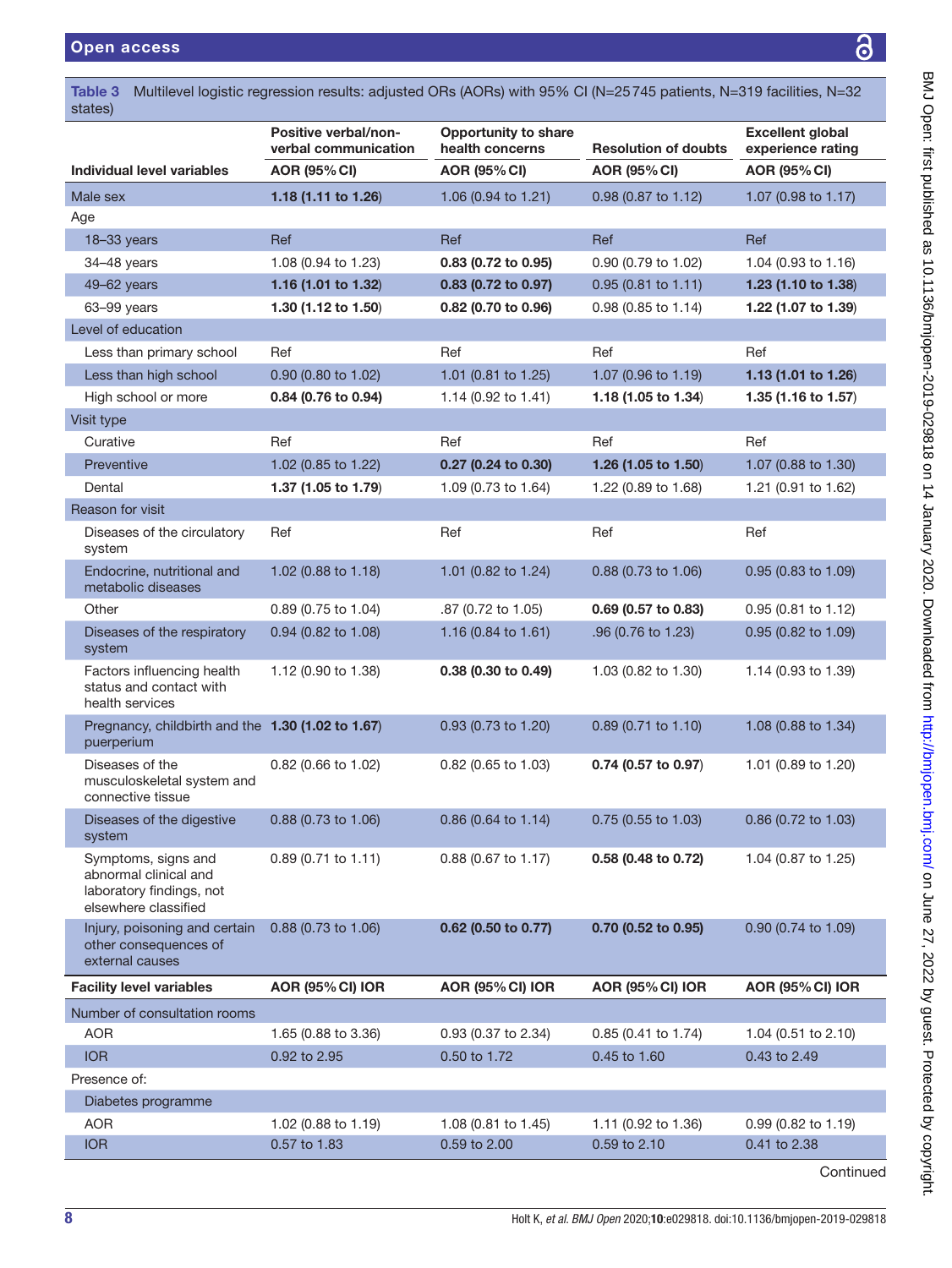| Table 3<br>Continued                                           |                         |                                |                         |                                |
|----------------------------------------------------------------|-------------------------|--------------------------------|-------------------------|--------------------------------|
| <b>Facility level variables</b>                                | <b>AOR (95% CI) IOR</b> | <b>AOR (95% CI) IOR</b>        | <b>AOR (95% CI) IOR</b> | <b>AOR (95% CI) IOR</b>        |
| <b>Nutritionist</b>                                            |                         |                                |                         |                                |
| <b>AOR</b>                                                     | 1.00 (0.84 to 1.19)     | 1.07 $(0.83 \text{ to } 1.40)$ | $0.95$ (0.73 to 1.25)   | 1.10 $(0.89 \text{ to } 1.35)$ |
| <b>IOR</b>                                                     | 0.56 to 1.56            | 0.58 to 1.99                   | 0.51 to 1.79            | 0.46 to 2.63                   |
| Nurses room                                                    |                         |                                |                         |                                |
| <b>AOR</b>                                                     | 0.87 (0.69 to 1.10)     | 0.97 (0.67 to 1.40)            | 0.98 (0.72 to 1.33)     | 0.92 (0.79 to 1.08)            |
| <b>IOR</b>                                                     | 0.49 to 1.56            | 0.52 to 1.79                   | 0.52 to 1.84            | 0.38 to 2.21                   |
| Patient population size                                        |                         |                                |                         |                                |
| <b>AOR</b>                                                     | 0.32 (0.13 to 0.74)     | $0.43(0.21)$ to $0.90$         | 0.48 (0.25 to 0.93)     | 1.19 (0.48 to 2.91)            |
| <b>IOR</b>                                                     | $0.18$ to $0.56$        | 0.23 to 0.80                   | $0.26$ to $0.90$        | 0.49 to 2.85                   |
| <b>State level variable</b>                                    |                         |                                |                         |                                |
| Percent poverty in state<br>(minimum=20%; vs<br>$maximum=76\%$ |                         |                                |                         |                                |
| <b>AOR</b>                                                     | 1.12 (0.69 to 1.82)     | $0.82$ (0.50 to 1.35)          | $0.48$ (0.50 to 1.67)   | $0.74$ (0.42 to 1.30)          |
| <b>IOR</b>                                                     | 0.62 to 2.02            | 0.46 to 1.47                   | 0.42 to 1.97            | 0.33 to 1.67                   |

AOR, adjusted OR; IOR, interval OR.

consistent with other research and likely due to higher expectations for care.<sup>11</sup> However, they were more likely to report resolution of doubts and positive overall experiences. This could represent the fact that those with the most education are empowered to be more 'active' participants in their care, $29$  or possible provider discrimination against patients with less than primary school.

The reason for a patient's visit was consistently related to their experience, with preventive care visits eliciting higher ratings for resolution of doubts (although lower ratings for opportunity to share concerns), and dental visits being associated with better communication. This may reflect the different nature of preventive care, wherein the ability to resolve patients' doubts is more achievable than when patients are being seen for a particular medical concern. It could, however, reflect better quality care for patients in the preventive care or dental modules. Specific conditions were also associated with report of better or worse experiences in some cases, also likely reflecting either the nature of the visit or systematic differences in the ways providers treat patients who are being seen for different conditions.

These findings should be considered in light of several limitations. First, the data are cross-sectional and we are unable to draw causal inferences from the observed associations between independent and dependent variables. Further, although we were able to identify the overall amount of variance attributable to the facility and state levels, we had few potential explanatory factors available at those levels and could not explain the majority of the contextual variation. Second, available datasets did not indicate which providers patients had seen, keeping us from being able to parse the variance in patient experience attributable to differences between providers. Future efforts to collect national experience data in the IMSS system could benefit from collecting these data. Third, we did not have access to information on all IMSS primary care visits to be able to compare the demographics of our sample with the overall population of users. However, the response rate was high (87%), particularly compared with other patient experience surveys such as the Consumer Assessment of Healthcare Providers and Systems in the USA, $30$  and the rate of missing data was fairly low (6%), suggesting reasonable representativeness to the population of IMSS users. Finally, the results are generalisable only to users of the IMSS system, as the survey did not include patients from other health sectors in Mexico.

Our findings shed light on the influences at individual, facility and state levels on patients' experiences with a large public health system in Mexico. These findings can inform efforts to improve patient experiences, thereby promoting confidence in the health system and better health outcomes. Key priorities for future work include further investigation of the facility-level factors accounting for differences in patient experience, as well as more robust monitoring of patients' expectations for care and their potential experiences with bias to better understand what accounts for individual level differences in experience.

#### Author affiliations

<sup>1</sup>Department of Family and Community Medicine, University of California, San Francisco, California, USA

<sup>2</sup>Epidemiology and Health Services Research Unit, CMN Siglo XXI, Mexican Institute of Social Security, Mexico City, Mexico

<sup>3</sup> Health Policy and Management, Harvard T.H. Chan School of Public Health, Boston, Massachusetts, United States

4 Division of Social Protection and Health, Interamerican Development Bank, Kingston, Jamaica

<sup>5</sup>Global Health and Population, Harvard T. H. Chan School of Public Health, Boston, Massachusetts, USA